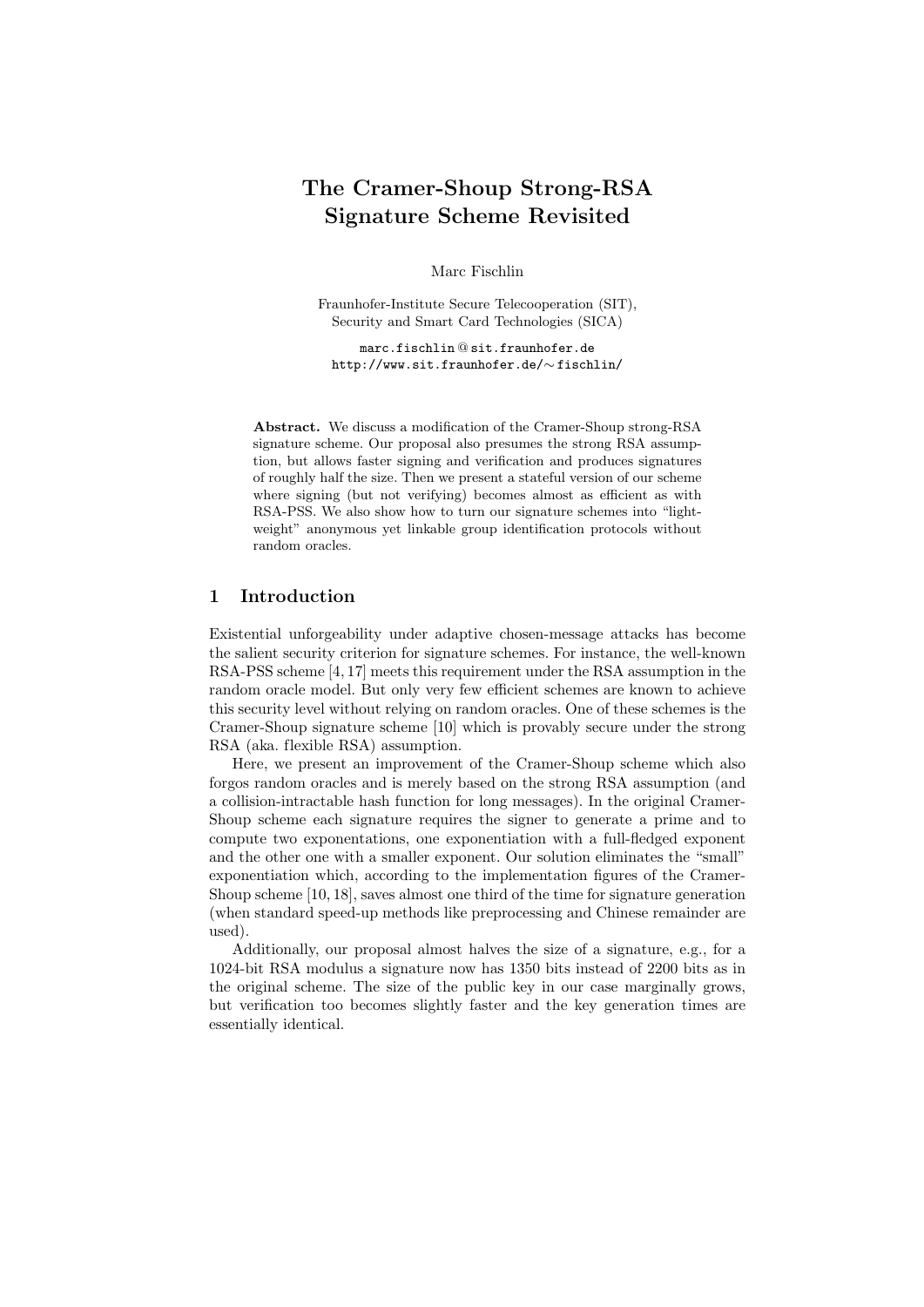We then present a stateful variation of our signature system. The state information consists of a short prime, typically less than 60 bits long. But this state information buys us another efficiency improvement for the signer while keeping the effort for the verifier unchanged. Namely, the expensive prime generation for each signature almost vanishes, such that the signer mainly has to compute a full-fledged exponentiation. Therefore, signing becomes almost as efficient as for RSA-PSS (yet, in our case, additional preprocessing techniques apply). Moreover, the signature size in our stateful variant is decreased even further, by approximately 100 bits, making it comparable to the size of RSA-PSS signatures. Still, RSA-PSS is significantly superior with respect to key generation and verification, and is of course stateless.

At the end of this paper, we touch anonymous group identification protocols in which users can prove membership in a group without dicslosing their identity. We discuss how to construct a "lightweight" anonymous (yet linkable) group identification scheme from our signature schemes. Our solution does not need random oracles, and the group's common public key as well as the performance of a single identification is independent of the number of users.

## 2 A Modification of the Cramer-Shoup Protocol

In this section we recall the original Cramer-Shoup scheme, introduce our modification and prove it to be secure, and compare our proposal to the original protocol.

We adhere to the notation in [10]; still, the protocol description should be intelligible without [10]. We remark that the strong RSA assumption (introduced by Barić and Pfitzmann [2] as well as Fujisaki and Okamoto [13]) says that for a random RSA modulus n and a random element  $z \in \mathbb{Z}_n^*$  it is infeasible to find an integer  $e \geq 2$  and the e-th root of z in  $\mathbb{Z}_n^*$ . Hence, compared to the ordinary RSA assumption where the exponent is given, a solution for the strong RSA problem allows to come up with a self-determined exponent.

Recently, Damgård and Koprowski [11] have generalized the Cramer-Shoup signature scheme to generic groups for which the strong root assumption, the counterpart to the strong RSA assumption in  $\mathbb{Z}_n^*$ , holds. We note that our improvements here also apply to the model of Damgard and Koprowski.

#### 2.1 Original Cramer-Shoup Signature Scheme

The original Cramer-Shoup scheme works as follows:

**Key Generation:** Generate  $n = pq$ , where  $p = 2p' + 1$  and  $q = 2q' + 1$  for primes  $p, q, p', q'$ . Also pick two quadratic residues  $h, x \in QR_n$  and a random  $(l+1)$ -bit prime e'. The public verfication key is  $(n, h, x, e')$  and the private key is  $(p, q)$ .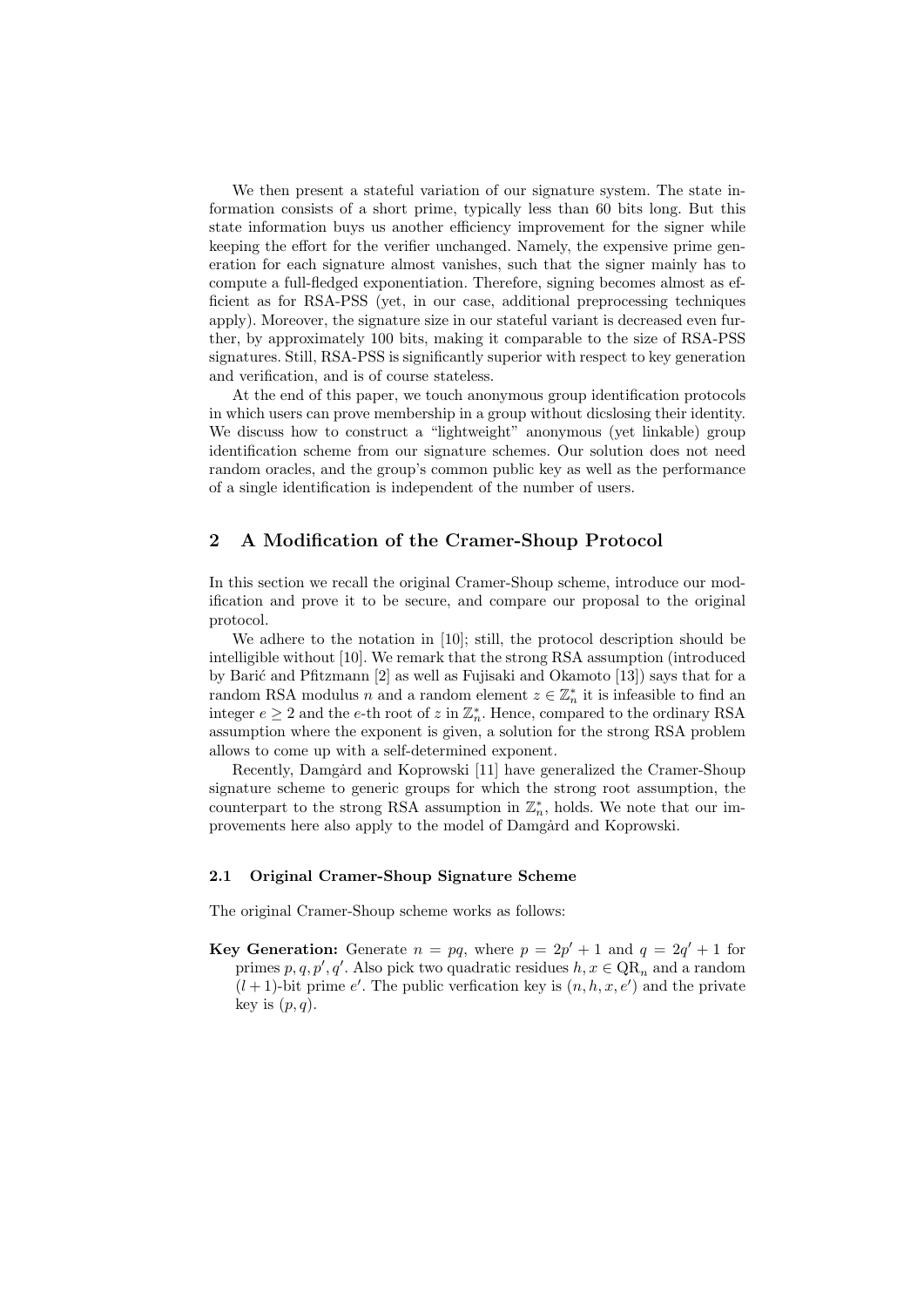**Signing:** To sign a message m compute the *l*-bit hash value  $H(m)$  with a collision-intractable hash function  $H(.)$ . Pick a random  $(l + 1)$ -bit prime  $e \neq e'$  and a random  $y' \in QR_n$ , compute x' where

$$
(y')^{e'} = x'h^{H(m)} \bmod n
$$

as well as y with

$$
y^e = xh^{H(x')} \bmod n.
$$

Computing this  $e$ -th root is easy given the factorization of  $n$ . The signature equals  $(e, y, y')$ .

Verification: First check that e is an odd  $(l + 1)$ -bit integer different from  $e'$ , then compute  $x' = (y')^{e'} h^{-H(m)}$  and verify that  $x = y^e h^{-H(m)}$ .

Note that computing the e-th root of  $x h^{H(x')}$  corresponds to an exponentiation with a full-fledged exponent  $e^{-1}$  mod  $\varphi(n)$ , while the computation of y' solely involves "small" *l*-bit exponents. If these exponentiations are performed in  $\mathbb{Z}_n^*$  then the running times differ significantly. However, when using the Chinese remainder and appropriate preprocessing methods, the implementation results in [10, 18] show that both exponentiations roughly need the same time. Specifically, according to [10, 18] the prime generation and the exponentiations then each take approximately one third of the total signing time.

#### 2.2 Modified Cramer-Shoup Signature Scheme

One can view the value  $H(x')$  as a trapdoor commitment of the message m, using the RSA trapdoor commitment scheme. Therefore, as pointed out in [10], one may replace this part with any other appropriate trapdoor commitment. Indeed, [10, Sec. 5] suggest as an example a trapdoor commitment based on the discrete-log assumption. By this, the signature length shrinks to almost half of the original size. Unfortunately, this advantage disappears again if one switches to other trapdoor commitments based on the RSA or factoring assumption, or even general one-way functions.

The second part of the signature generation can be thought of as a representation problem. That is, a representation of x with respect to  $h, e, n$  is a pair  $(\alpha, y)$  such that  $h^{\alpha} y^e = x \mod n$ . In this sense, a signature in the original protocol requires that one finds a representation of x involving the hash value  $-H(x')$ and a self-determined exponent e. In the modified signature scheme here, we assimilate the trapdoor commitment to the representation problem:

**Key Generation:** Generate  $n = pq$ , where  $p = 2p' + 1$  and  $q = 2q' + 1$  for primes  $p, q, p', q'$ . Also pick three quadratic residues  $h_1, h_2, x \in QR_n$ . The public verfication key is  $(n, h_1, h_2, x)$  and the private key is  $(p, q)$ .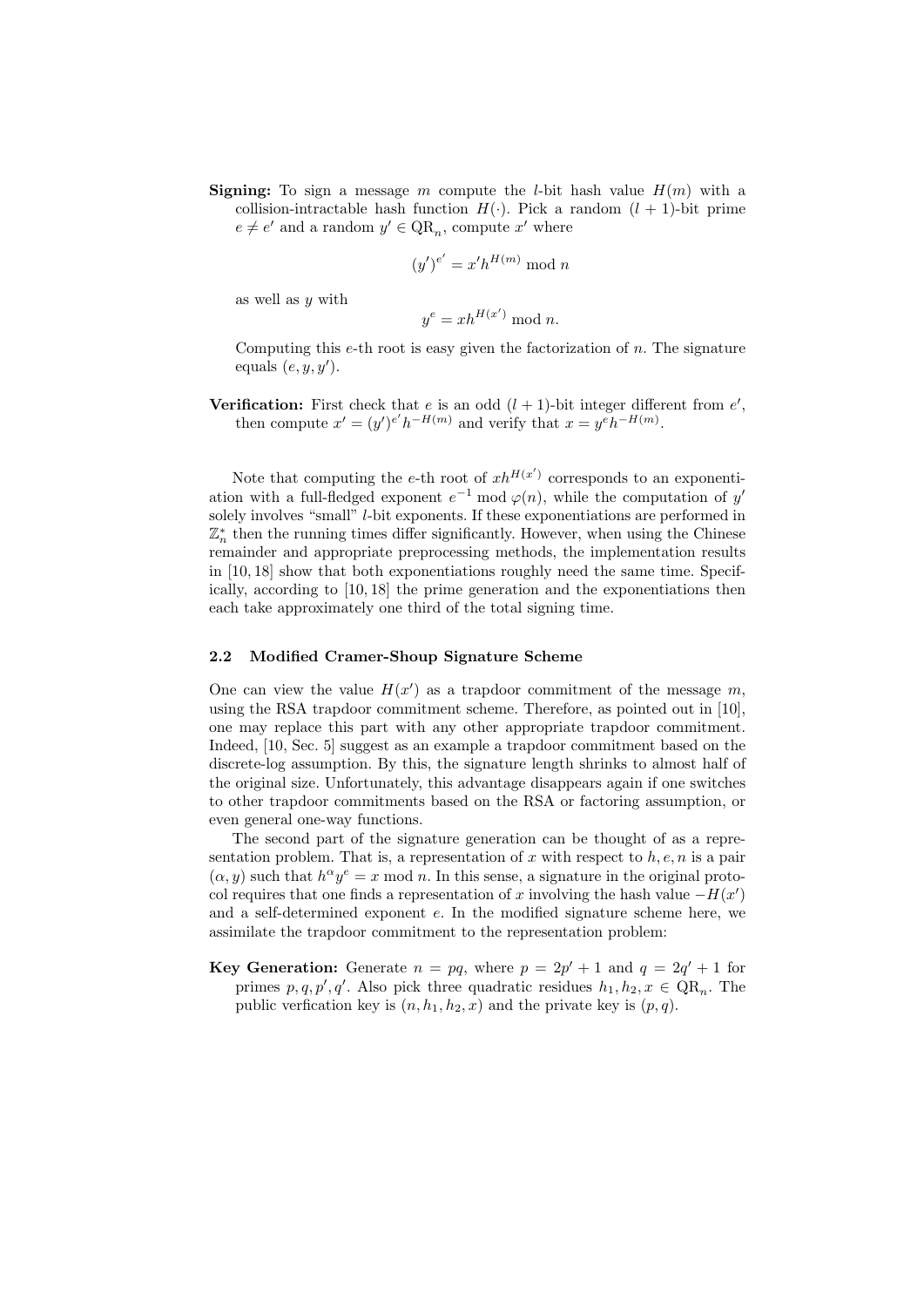**Signing:** To sign a message m calculate the *l*-bit hash value  $H(m)$  with a collision-intractable hash function  $H(\cdot)$ . Pick a random  $(l + 1)$ -bit prime e, a random *l*-bit string  $\alpha$  and compute a representation  $(-\alpha, -(\alpha \oplus H(m)), y)$ of x with respect to  $h_1, h_2, e, n$ , i.e.,

$$
y^e = x h_1^{\alpha} h_2^{\alpha \oplus H(m)} \bmod n.
$$

Computing this e-th root y from  $x h_1^{\alpha} h_2^{\alpha \oplus H(m)}$  is easy given the factorization of *n*. The signature is given by  $(e, \alpha, y)$ .

**Verification:** Check that e is an odd  $(l + 1)$ -bit integer, that  $\alpha$  is l bits long, and that  $y^e = x h_1^{\alpha} h_2^{\alpha \oplus H(m)} \mod n$ .

The idea of splitting  $H(m)$  into random (but dependent) parts  $\alpha$  and  $\alpha \oplus$  $H(m)$  is not new. It has already been applied for the well-known protocol for proving knowledge of one out of two discrete logarithms [9] and for security amplification reducing chosen-message attacks to random-message attacks [8]. As we will discuss below, it also gives the desired trapdoor information for proving security here.

We remark that we may instead select  $\alpha$  at random in  $\mathbb{Z}_e$  and split the message into  $\alpha$  and  $\alpha + H(m)$  mod e. Moreover, we may alternatively define y in the signature generation as the unique value such that  $x = h_1^{\alpha} h_2^{\alpha \oplus H(m)} y^e \mod n$ , i.e., rearrange the equation to derive a "well-formed" representation problem. Our security proof also works for these variations, even when combined.

#### 2.3 Performance Comparison

Compared to the original scheme with signature size  $2|n| + l + 1$ , both the modification here as well as the one using the discrete-log trapdoor commitment produce signatures of size  $|n| + 2l + 1$ . Disadvantegeously, both modifications slightly increase the size of the public key, e.g., adding  $|n| - l$  bits in our case. However, this is outweighed by the shorter signatures.

The same speedup techniques as in [10, Sec. 3, 6 and 7] apply here (e.g., computation via Chinese remainder, faster prime number generation, taking e-th roots efficiently, precomputation techniques, etc.). In particular, selecting  $x = h_1^a$ and  $h_2 = h_1^{a'}$  for appropriate a, a' and storing a, a' in the secret key, the effort to compute the e-th root of  $x h_1^{\alpha} h_2^{\alpha \oplus H(m)} = h_1^{\alpha + a + a'(\alpha \oplus H(m))}$  is (almost) the same as in the original scheme for  $xh^{H(x')} = h^{a+H(x')}$ . That is, the signer first computes  $f = e^{-1}(a + H(x')) \mod \varphi(n)$  in the original scheme or, in our case,  $f = e^{-1}(\alpha + a + a'(\alpha \oplus H(m))) \bmod \varphi(n)$  with a few more operations. Then the signer calculates  $h^f$  mod n resp.  $h_1^f$  mod n, possibly using the Chinese remainder method and preprocessing techniques. In summary, since our proposal does not require the computation of the separate trapdoor commitment we eliminate the "small" exponentiation almost for free.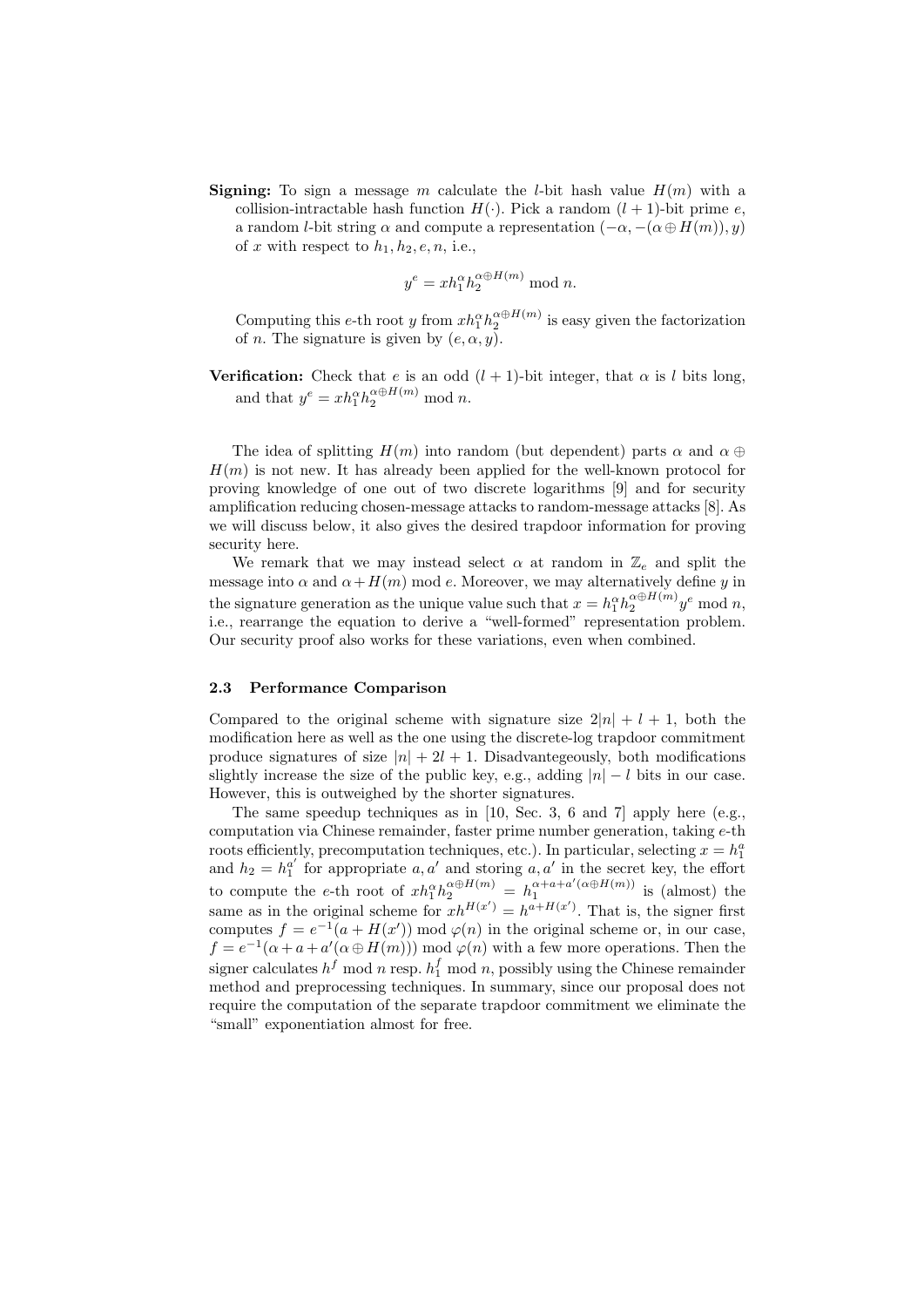For signature verification, the cost for the verifier for checking the single equation in our scheme with two generators  $h_1, h_2$  is only marginally higher than the cost of checking the equation  $y^e = xh^{H(x')}$  with a single generator h in the original scheme. The reason is that, using standard methods, such exponentiations can be carried out with roughly the same effort as in the single generator case. Yet, in our case the additional verification of the trapdoor commitment disappears.

Unfortunately, all solutions share the expensive prime generation of e. A profound algorithm to generate  $e$  has been presented in [10, Sec. 6] (see also the corresponding implementation results in [18]). Another possible improvement is to decrease the length of  $e$  at the cost of a larger public key. Namely, if we put, say, three values  $h_1, h_2, h_3$  into the public key, then we can divide the hash value  $H(m)$  into halves  $H_1(m)$ ,  $H_2(m)$  of 80 bits each, and choose  $\alpha$  and  $e$  to be 80 and 81 bits, respectively. A signature is then described by the equation  $xh_1^{\alpha}h_2^{\alpha\oplus H_1(m)}h_3^{\alpha\oplus H_2(m)}=y^e$ , and the signature length is about 80 bits shorter. The security proof in the next section straightforwardly extends to this case.

If we choose three generators  $h_1, h_2, h_3$ , then the effort for the signer to compute the e-th root y given stored values  $a, a', a''$  does not change significantly in comparison to the case of two generators. But an 81-bit prime  $e$  is much easier to find than a 161-bit one. The verifier now has to perform a faster to compute "quadruple" exponentiation  $h_1^{\alpha} h_2^{\alpha \oplus H_1(m)} h_3^{\alpha \oplus H_2(m)} y^e$  with 81-bit exponents instead of a "triple" exponentiation  $h_1^{\alpha} h_2^{\alpha \oplus H(m)} y^e$  with 161-bit exponents.

Our signature scheme also has the feature that for short messages, e.g., of 80 bits, a collision-intractable hash function becomes obsolete and the signer may choose  $e$  also as a shorter prime, e.g., 81 bits or even 41 bits with the trick above. Moreover, signing and verifying become slightly faster. This may be interesting for identification protocols, where users identify by signing short random messages.

## 2.4 Security Proof

We discuss that the modified signature scheme is secure against adaptive chosenmessage attacks. Basically, the proof follows the one in [10].

Note that in an adaptive chosen-message attack the adversary is given the public key of the signer and can ask the signer to sign arbitrary messages. The choice of the next message submitted to this signature oracle is adaptively determined by the data gathered before. Finally, the adversary outputs a message that has not been signed by the oracle, together with a putative signature for this message.

Let  $m_i$  be the *i*-th query to the signer and  $(e_i, \alpha_i, y_i)$  denote the answer. Let m and  $(e, \alpha, y)$  be the putative forgery of the adversary. We assume that all  $e_i$ chosen by the signer during an attack are distinct (yet, the adversary's choice e may equal some  $e_j$ ), and that  $H(m) \neq H(m_i)$  for all  $m_i$  (otherwise we have found a collision  $m \neq m_i$ ).

There are two types of forgers (dubbed according to [10]):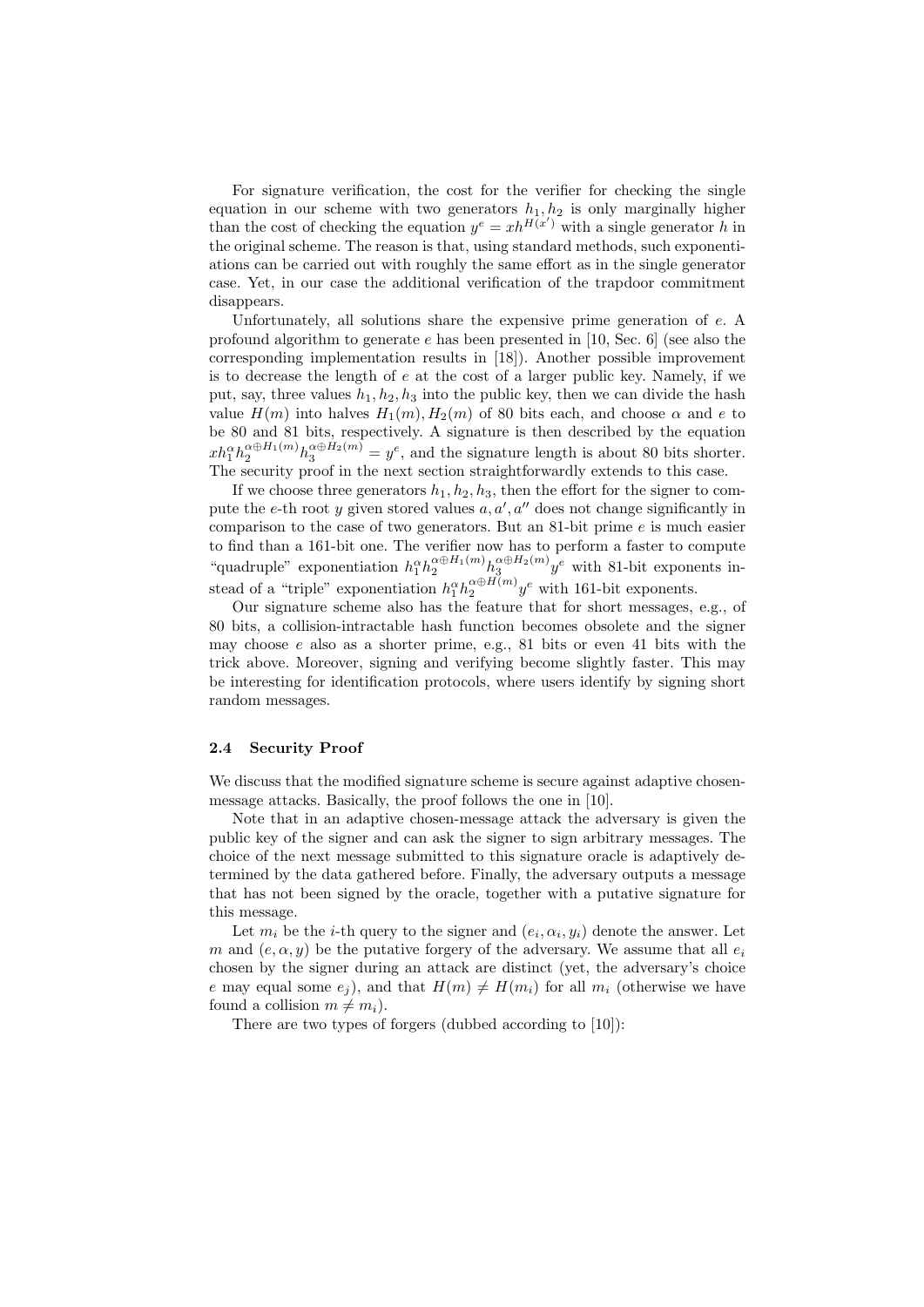**Type II:** The adversary outputs  $e = e_j$  for some j. **Type III:** The adversary outputs a new  $e$ , different from all  $e_i$ .

Type I forgers as in [10] disappear due to our modification. We show that type II forgers contradict the (ordinary) RSA assumption, whereas type III forgers refute the strong RSA assumption.

#### Type II Forger

We assume that we know j, otherwise we can guess it. Since  $H(m_i) \neq H(m)$  we have  $\alpha_j \neq \alpha$  or  $\alpha_j \oplus H(m_j) \neq \alpha \oplus H(m)$ . With probability 1/2 we can guess in advance which case will happen, and we assume for simplicity that  $\alpha_j \neq \alpha$  here. The other case is treated analogously.

We are given  $n, z \in \mathbb{Z}_n^*$  and an odd prime r and are supposed to output  $z^{1/r}$ . To do so, we invoke the type II forger on the following public key and signature oracle: Set  $e_i = r$  and for all  $i \neq j$  choose a random  $(l + 1)$ -bit prime  $e_i$  (where i is bounded by the number of queries to the signature oracle in the attack). Let

$$
h_1 = z^{2 \cdot \prod_{i \neq j} e_i}, \quad h_2 = v^{2 \cdot \prod_i e_i}, \quad x = h_1^{-\beta} \cdot w^{2 \cdot \prod_i e_i}
$$

for random  $v, w \in \mathbb{Z}_n^*$  and a random *l*-bit string  $\beta$ . The "prepared" public key is  $(n, h_1, h_2, x)$ .

To sign the *i*-the message on behalf of the signer,  $i \neq j$ , select an *l*-bit string  $\alpha_i$  and compute

$$
y_i = w^{2 \cdot \prod_{k \neq i} e_k} \cdot (z^{2 \cdot \prod_{k \neq j, k \neq i} e_k})^{\alpha_i - \beta} \cdot (v^{2 \cdot \prod_{k \neq i} e_k})^{\alpha_i \oplus H(m_i)}
$$
  
= 
$$
(x h_1^{\alpha_i} h_2^{\alpha_i \oplus H(m_i)})^{1/e_i}
$$

For the j-th signature query set  $\alpha_j = \beta$  and compute  $y_j$  as<sup>1</sup>

$$
y_j = w^{2 \cdot \prod_{k \neq j} e_k} \cdot \left( v^{2 \cdot \prod_{k \neq j} e_k} \right)^{\alpha_j \oplus H(m_j)} = \left( x h_1^{\alpha_j} h_2^{\alpha_j \oplus H(m_j)} \right)^{1/e_j}
$$

It is not hard to see that the data in this simulation is identically distributed to the one in a real attack. In particular, x and the signatures for  $i \neq j$  are distributed independently of  $\beta$ , and therefore  $\alpha_j$  in this simulation has the same distribution as in an actual attack.

The adversary's output yields another representation of  $x$  with respect to  $n, h_1, h_2$  and  $e_j = r$ . More precisely,

$$
h_1^{-\alpha_j} h_2^{-(\alpha_j \oplus H(m_j))} y_j^r = x = h_1^{-\alpha} h_2^{-(\alpha \oplus H(m))} y^r \text{ mod } n.
$$

And, plugging in the preselected values,

$$
h_1^{\alpha-\alpha_j} = h_2^{(\alpha_j \oplus H(m_j)) - (\alpha \oplus H(m))} \cdot (yy_j^{-1})^r
$$
  

$$
z^{2 \cdot \prod_{i \neq j} e_i \cdot (\alpha-\alpha_j)} = (v^{2 \cdot \prod_{i \neq j} e_i \cdot ((\alpha_j \oplus H(m_j)) - (\alpha \oplus H(m))} \cdot yy_j^{-1})^r
$$

<sup>&</sup>lt;sup>1</sup> If we had bet on  $\alpha_j \oplus H(m_j) \neq \alpha \oplus H(m)$  then we would have basically swapped the roles of  $h_1$  and  $h_2$  and would now set  $\alpha_j = \beta \oplus H(m_j)$ .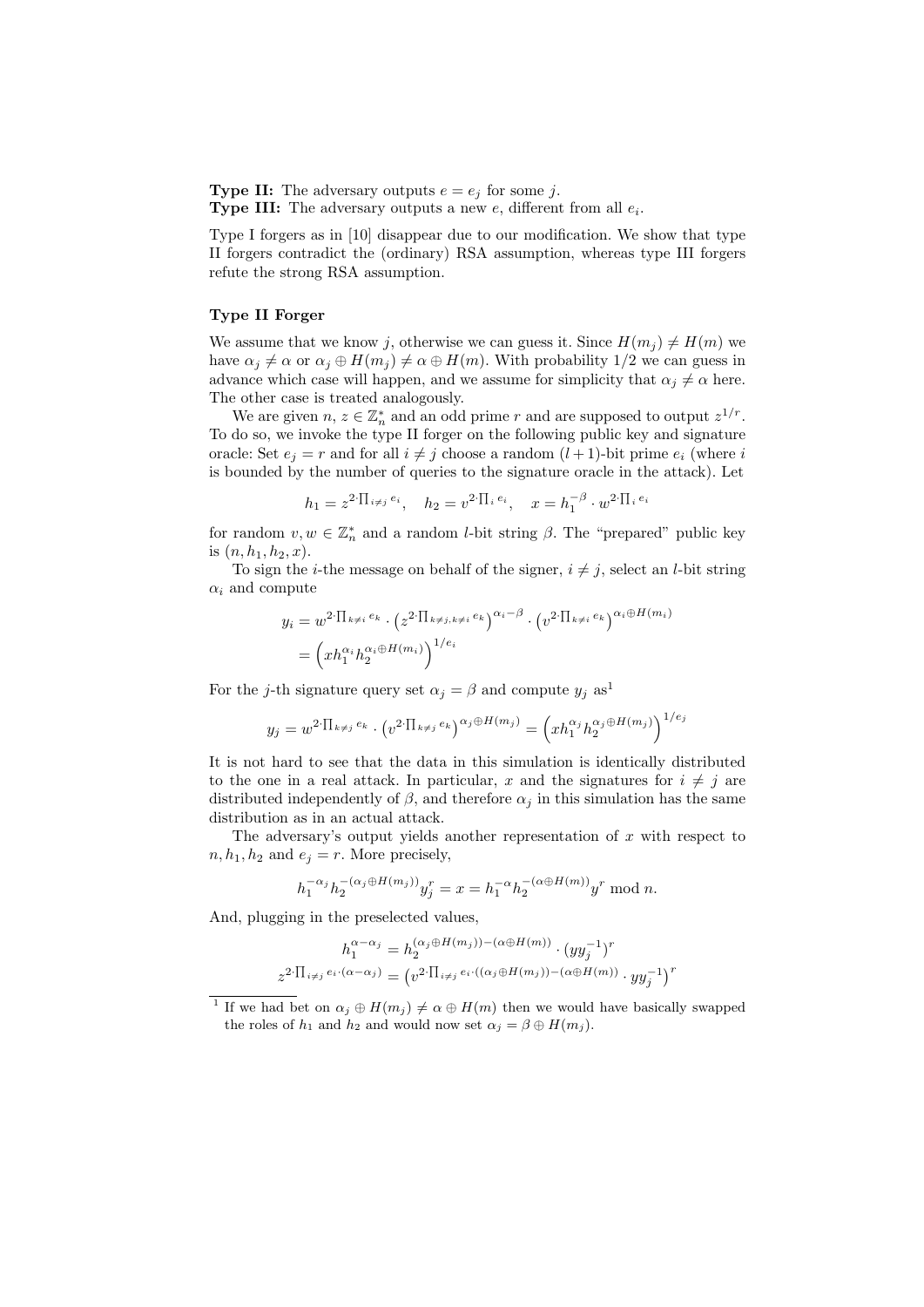Since  $|\alpha - \alpha_j| \in \mathbb{Z}_r - \{0\}$  and all  $e_k$  are relatively prime, we can compute an r-th root of z by standard procedures (see, for instance,  $[10]$ ).

#### Type III Forger

This case is almost identical to the one discussed in [10]. Namely, given  $n, z$ preselect all  $e_i$  and set

$$
h_1 = z^{2 \cdot \prod_i e_i}, \quad x = h_1^a, \quad h_2 = h_1^{a'}
$$

for random  $a, a' \in \{1, \ldots, n^2\}$ . As  $h_1$  is a generator of  $QR_n$  with high probability and since a, a' mod  $p'q'$  are statistically close to the uniform distribution on  $\mathbb{Z}_{p'q'}$ , the values  $x, h_2$  are almost uniformly distributed quadratic residues. Also, we can sign any query  $m_i$  since we know the  $e_i$ -th roots of  $x h_1^{\alpha_i} h_2^{\alpha_i \oplus H(m_i)}$  for any  $\alpha_i$ . On the other side, the forgery yields the equation

$$
y^e = x h_1^{\alpha} h_2^{\alpha \oplus H(m)} = z^m
$$

where

$$
m = 2 \cdot \prod_i e_i \cdot (a + \alpha + a'(\alpha \oplus H(m))).
$$

The fact that  $e/m$  with non-negligible probability and that we can compute a non-trivial  $e/\text{gcd}(e, m)$ -th root of z now follows as in [10]. Specifically, if r is a prime dividing e, then r clearly does not divide  $2 \cdot \prod_i e_i$ . Write a as  $a = bp'q' + c$ for  $0 \leq c < p'q'$  and note that the adverary's view is essentially independent of b, even if given c. Hence, b mod r is almost uniform on  $\mathbb{Z}_r$  and the probability that  $r|(a+\alpha+a'(\alpha\oplus H(m)))$  or, equivalently, that  $a+\alpha+a'(\alpha\oplus H(m))=0$  mod r is negligibly close to  $1/r$ .

We conclude that with probability close to  $1 - 1/r$  for the smallest prime factor r of e we have  $e/m$ . Once more, in this case it is easy to compute a non-trivial  $e/\text{gcd}(e, m)$ -th root of z by standard techniques.

## 3 Efficient Stateful Signatures

In this section we present a stateful variation of our signature scheme above. This modification here removes the necessity to generate a 161-bit prime for each signature. Instead, the signer uses a smaller prime number, e.g., up to 60 bits, which he must update after each signing.

#### 3.1 Description

Our stateful scheme can be outlined as follows. Instead of using random  $(l + 1)$ bit primes e (such that  $e \geq 2^l-1$ ) as before, the signer here uses shorter primes e and the smallest power  $e^t$  such that  $e^t \geq 2^l - 1$ . The signer starts with  $e_1 = 3$  or, for security reasons [6], rather with  $e_1 = 2^{16} + 1$ . After signing with this prime,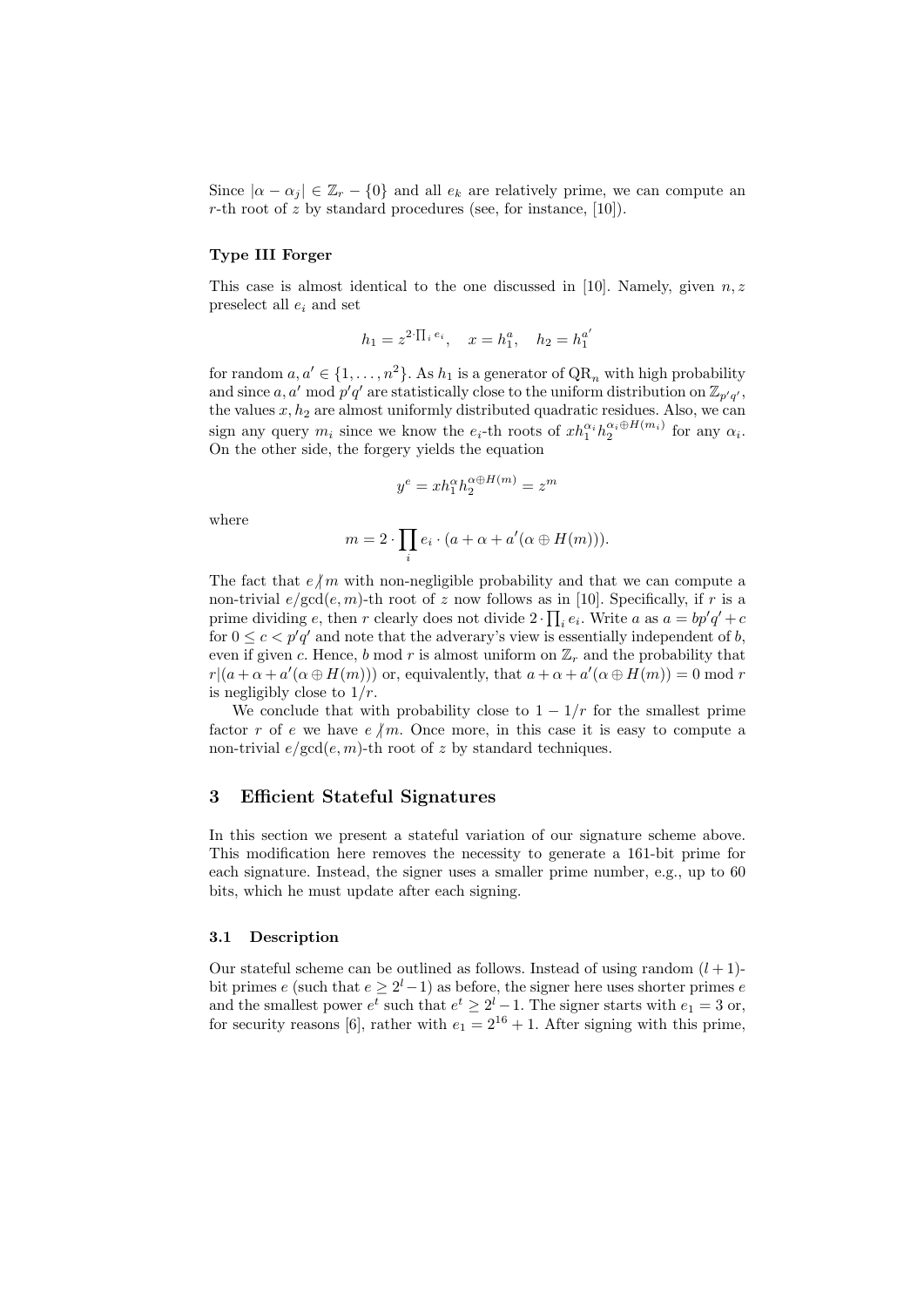he proceeds to the next prime  $e_2$  after  $e_1$ . Having used  $e_2$  the signer then picks  $e_3$  for the next signature and so on. More generally, for the j-th signature the signer uses the j-th prime  $e_j$  (after the offset  $2^{16} + 1$ ). For this, the signer stores the current prime  $e$  and, after signing, updates it with algorithm nextprime $(e)$ which generates the closest prime after e.

- **Key Generation:** Generate  $n = pq$ , where  $p = 2p' + 1$  and  $q = 2q' + 1$  for primes  $p, q, p', q'$ . Also pick three quadratic residues  $h_1, h_2, x \in QR_n$  and initialize  $e = 2^{16} + 1$ . The public verfication key is  $(n, h_1, h_2, x)$  and the private key is  $(p, q)$  and the state information is given by e.
- **Signing:** To sign a message m calculate the *l*-bit hash value  $H(m)$  with a collision-intractable hash function  $H(\cdot)$ . Find the smallest integer t such that  $e^t \geq 2^l - 1$ . Then pick a random *l*-bit string  $\alpha$  and compute a representation  $(-\alpha, -(\alpha \oplus H(m)), y)$  of x with respect to  $h_1, h_2, e^t, n$ , i.e.,

$$
y^{e^t} = x h_1^{\alpha} h_2^{\alpha \oplus H(m)} \bmod n.
$$

Computing this  $e^t$ -th root y from  $x h_1^{\alpha} h_2^{\alpha \oplus H(m)}$  is easy given the factorization of n. The signature is given by  $(e, \alpha, y)$ . Finally, update e as nextprime $(e)$ .

**Verification:** Given a putative signature  $(e, \alpha, y)$  check that  $\alpha$  is l bits long, that  $e \ge 2^{16} + 1$  is odd, and that  $y^{e^t} = x h_1^{\alpha} h_2^{\alpha \oplus H(m)}$  mod n, where t is the smallest integer such that  $e^t \geq 2^l - 1$ .

#### 3.2 Performance Comparison

In comparison to the modified Cramer-Shoup scheme in the previous section, in this stateful scheme here the signer needs to generate a much shorter prime. In fact, if the signer signs at most  $2^{50}$  messages, then less than 60 bits are enough to store the current prime.

We remark that short primes are easier to generate. For example, using an observation by Bleichenbacher [5], reported in [15] and also pointed out in [10], there is a determinsitic primality test for short numbers. Bleichenbacher has shown that it suffices to run the Miller-Rabin primality test with fixed bases  $\mathcal{B} = \{2, 3, 5, 7, 11, 13, 23\}$  in order to identify primes up to 53 bits. Additionally, for shorter primes, e.g., of 30 bits, an even smaller base suffices (see [5, Chap. 3]). Together with standard trial division, this gives a very efficient way to generate the primes (up to the approximately first  $2^{45}$  signatures).

In summary, the signing time is now dominated by the computation of the  $e^t$ -th root y. Thus, the overall effort for signing is pretty close to the one for RSA signatures where one also computes an e-th root. Yet, in contrast to RSA where the exponent and its inverse are fixed, here we must first compute the inverse of  $e^t$  when signing. But in favor of our scheme we observe that preprocessing for the computation of the root  $y$  is applicable.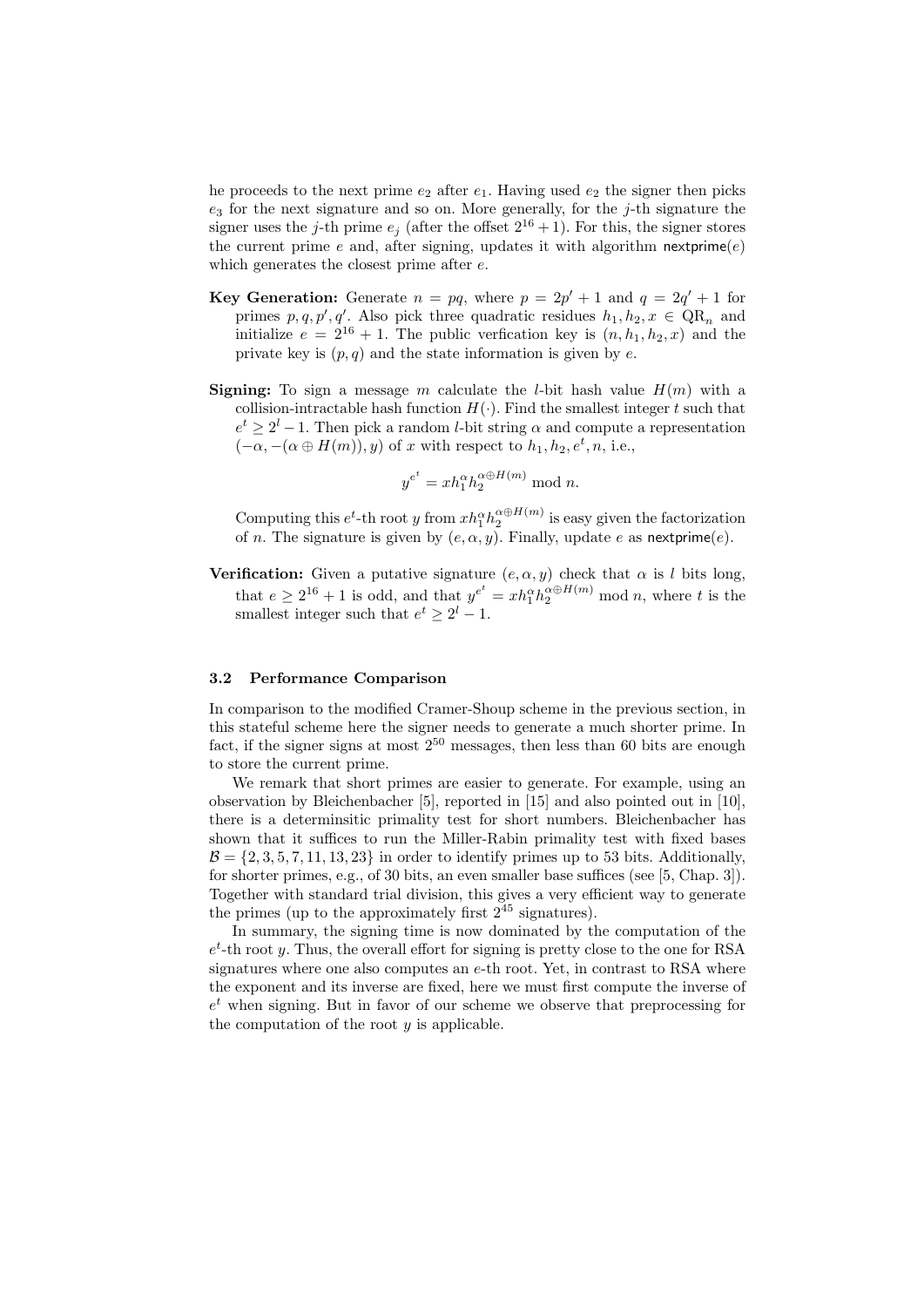Surprisingly, the gain in efficiency compared to the stateless version also comes with a decrease in signature size. Namely, instead of 161-bit primes, a signature now contains the j-th smallest prime after  $2^{16} + 1$ . As noted above, 60 bits are usually sufficient to append this prime to the signature, thus saving another 100 bits.

#### 3.3 Security Proof

Once more, assume that an adversary successfully runs an adaptive chosenmessage attack. Denote the *i*-th submission to the signer by  $m_i$  and let  $(e_i, \alpha_i, y_i)$ be the answer. We also denote by  $t_i$  the corresponding exponent such that  $e_i^{t_i} \geq$  $2^{l} - 1$ . The putative forgery is given by m and  $(e, \alpha, y)$ . For simplicity, assume again that  $H(m) \neq H(m_i)$  for all  $m_i$ .

The two types of forgers are:

**Type II:** The adversary outputs e such that  $e_j | e$  for some j. **Type III:** The adversary outputs e such that no prime  $e_i$  divides e.

In a sense, these types generalize the ones of the proof in the previous section. It is therefore not surprising that the proof carries over immediately: Type II forgers will contradict the RSA assumption (for a small given exponent  $r = e_i$ , that is, the j-th prime  $e_i$  after  $2^{16}+1$ ), whereas type III forgers refute the strong RSA assumption.

#### Type II Forger

This part of the proof is similar to the case of type II forgers before. Suppose that we know j with  $e_i |e$  in advance. Again, from  $H(m_i) \neq H(m)$  it follows  $\alpha_j \neq \alpha$  or  $\alpha_j \oplus H(m_j) \neq \alpha \oplus H(m)$ , and, to simplify, we only treat the case  $\alpha_j \neq \alpha$  here.

Given  $n, z \in \mathbb{Z}_n^*$  and the j-th prime  $e_j$  after  $2^{16} + 1$ , we feed the adversary the following data: For all  $i \neq j$  compute the *i*-th prime  $e_i$  and the exponent  $t_i$ and set

$$
h_1 = z^{2 \cdot \prod_{i \neq j} e_i^{t_i}}, \quad h_2 = v^{2 \cdot \prod_i e_i^{t_i}}, \quad x = h_1^{-\beta} \cdot w^{2 \cdot \prod_i e_i^{t_i}}
$$

for random  $v, w \in \mathbb{Z}_n^*$  and a random *l*-bit string  $\beta$ . These values make up the public key  $(n, h_1, h_2, x)$ .

To simulate the signing process for the *i*-the message,  $i \neq j$ , choose a random l-bit value  $\alpha_i$  and compute

$$
y_i = w^{2 \cdot \prod_{k \neq i} e_k^{t_k}} \cdot (z^{2 \cdot \prod_{k \neq j, k \neq i} e_k^{t_k}})^{\alpha_i - \beta} \cdot (v^{2 \cdot \prod_{k \neq i} e_k^{t_k}})^{\alpha_i \oplus H(m_i)}
$$
  
= 
$$
(x h_1^{\alpha_i} h_2^{\alpha_i \oplus H(m_i)})^{1/e_i^{t_i}}
$$

For the j-th signature query set  $\alpha_i = \beta$  and compute  $y_i$  as

$$
y_j = w^{2 \cdot \prod_{k \neq j} e_k^{t_k}} \cdot \left( v^{2 \cdot \prod_{k \neq j} e_k^{t_k}} \right)^{\alpha_j \oplus H(m_j)} = \left( x h_1^{\alpha_j} h_2^{\alpha_j \oplus H(m_j)} \right)^{1/e_j^{t_j}}
$$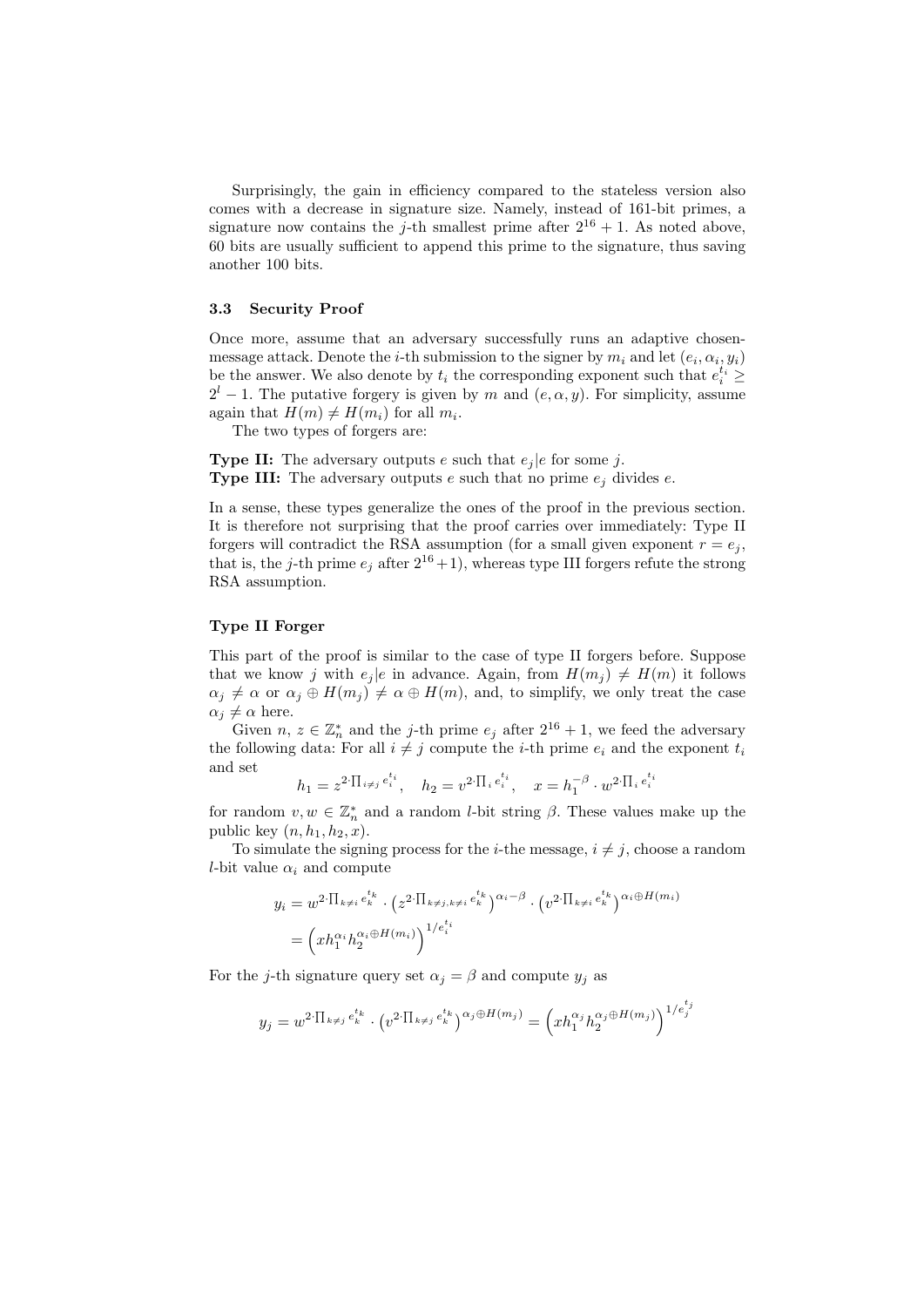A successful forgery of the adversary yields another representation of  $x$  with respect to  $n, h_1, h_2$  and  $e_j^{t_j}$ . Specifically,

$$
h_1^{-\alpha_j} h_2^{-(\alpha_j \oplus H(m_j))} y_j^{e_j^{t_j}} = x = h_1^{-\alpha} h_2^{-(\alpha \oplus H(m))} y^{e_j^{t_j}} \mod n.
$$

Therefore,

$$
h_1^{\alpha - \alpha_j} = h_2^{(\alpha_j \oplus H(m_j)) - (\alpha \oplus H(m))} \cdot (yy_j^{-1})^{e_j^{t_j}}
$$
  

$$
z^{2 \cdot \prod_{i \neq j} e_i^{t_i} \cdot (\alpha - \alpha_j)} = (v^{2 \cdot \prod_{i \neq j} e_i^{t_i} \cdot ((\alpha_j \oplus H(m_j)) - (\alpha \oplus H(m))} \cdot yy_j^{-1})^{e_j^{t_j}}
$$

Because  $\alpha \neq \alpha_j$  and  $e_j^{t_j} \geq 2^l - 1$  there is some integer  $k < t_j$  such that

$$
\alpha = \alpha_j \mod e_j^k \quad \text{ and } \quad \alpha \neq \alpha_j \mod e_j^{k+1}
$$

Applying well-known techniques (see again [10], for example) we can compute an  $e_j^{t_j}$ -th root a of  $h_1^{e_j^k}$ . Since raising elements to the  $e_j$ -th power is a permutation, it follows that  $a^{e^{t_j-k-1}}_j$  is an  $e_j$ -th root of  $h_1 = z^{2 \cdot \prod_{i \neq j} e^{t_i}_i}$ . Once more, this gives us straightforwardly an  $e_i$ -th root of the given value z.

#### Type III Forger

Observing that the smallest prime factor  $r$  of the adversary's choice  $e$  does not divide any  $e_i^{t_i}$  (by assumption), this part of the proof is identical to the previously given proof. We thus omit this part and note that this completes the proof.

## Remark

The devil's advocate may object that, in this scheme here, type II adversaries need to break RSA for a small exponent  $e \geq 2^{16} + 1$  only, whereas in the stateless version the adversary must use a large  $(l+1)$ -bit prime. However, we remark that for low public exponents  $e \geq 2^{16} + 1$  no better attacks than the ones for large exponents are known [6]. Additionally, our scheme supports a flexible offset and one may start with larger primes, for example,  $e_1 \geq 2^{40}$ . But this also means a slight loss in efficiency.

## 4 "Lightweight" Anonymous Group Identification

With an anonymous group identification scheme each user of a group is able to prove membership in the group while hiding his identity among the group members. Below, we present an anonymous group identification scheme which does not rely on random oracles, and where both the size of the group's public key as well as the computational effort for an identification are independent of the number of users in the group. For convenience we only present the protocol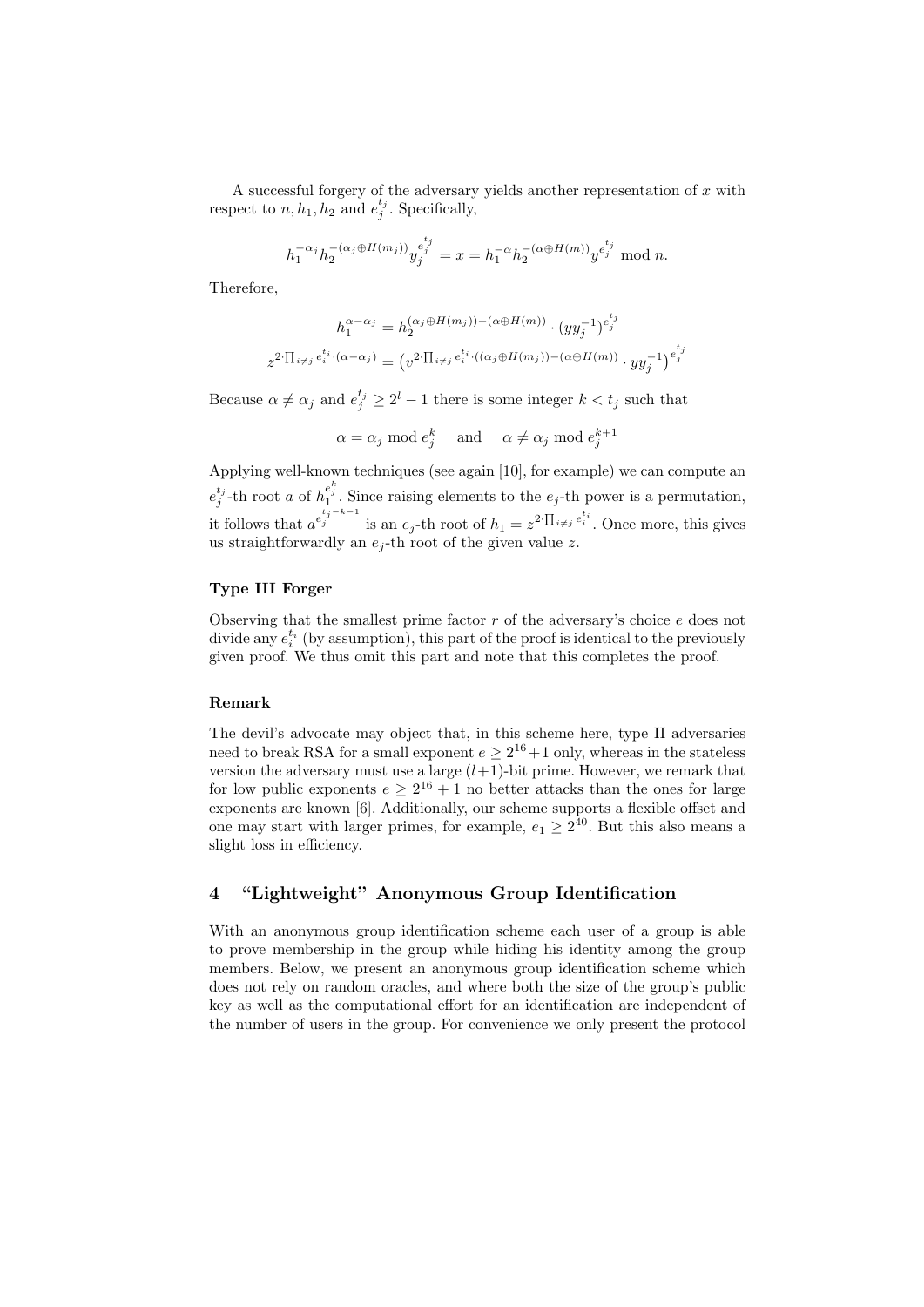based on our stateless signature scheme; it is easy to adapt it to the case of stateful signatures.

Unfortunately, our protocol is linkable in the sense that a verifier is able to decide if two identifications have been carried out by the same user (although the verifier is unable to specify the user among the group members). An obvious countermeasure against this problem is to frequently refresh one's membership and receive new keys (as in the case of pseudonyms).

Also note that the group manager is able to identify on behalf of any user (besides the fact that the manager can issue keys for fake users). Still, our protocol enjoys other strong security characteristics: it is for instance secure against any number of users that actively coorperate to intrude as another honest user; details follow.

Several anonymous group identification schemes (which can be derived for example from group signature schemes) have been constructed in the past, e.g., [12, 7, 1, 14], each with different security and performance features. Our solution seems to exceed all these protocols in performance, but at the cost of unlinkability.

#### 4.1 Description

The group manager in our anonymous identification scheme picks an RSA modulus  $n = pq$  of strong primes  $p = 2p' + 1, q = 2q' + 1$ , and a random element  $x \in QR_n$  together with a generator  $h_1$  of  $QR_n$ . The values  $(n, x, h_1)$  make up the group's public key. If a user  $u$  wants to join, then the manager picks a random  $(l + 1)$ -bit prime  $e_u$  and a random *l*-bit value  $\alpha_u$ , and computes  $y_u$  such that  $h_1^{\alpha_u} y_u^{e_u} = x \mod n$ . The manager hands the pair  $(\alpha_u, y_u)$  and  $e_u$  to the user.<sup>2</sup>

Next, we describe the identification protocol; it is also depicted in Figure 1. If a user  $u$  wants to identify as a group member to some verifier, both parties run Okamoto's RSA identification protocol [16] on the user's key and the group's public key. That is, the user picks  $a \in \mathbb{Z}_{e_u}$ ,  $z \in \mathbb{Z}_n^*$  in order to calculate  $A =$  $h_1^a z^{e_u}$  mod n and sends this value A with  $e_u$  to the verifier.<sup>3</sup> The verifier answers with a random challenge  $c \in \mathbb{Z}_{e_u}$  and the user conclusively transmits  $b, B$  where  $b = a + c\alpha_u \mod e_u$  and  $B = zx^c h_1^{\lfloor (a + c\alpha_u)/e_u \rfloor} \mod n$ . The verifier checks that  $e_u$  is an odd  $l+1$ -bit number and the correctness condition  $Ax^c = h_1^b B^{e_u} \mod n$ of the identification protocol.

Note that we can add "threshold admittance levels" to our identification protocol almost for free. That is, each user u is assigned a privilege number  $\ell_u$ 

 $2$  For ease of notation we switch to a "well-formed" representation problem as explained at the end of Section 2.2. Also for simplicity we have chosen the version with "large"  $(l + 1)$ -bit primes  $e_u$ . The protocol can be easily adapted to work with shorter primes  $e_u$  and powers  $e_u^{t_u} \geq 2^l - 1$  instead.

<sup>&</sup>lt;sup>3</sup> Okamoto's protocol does not require to send the exponent  $e_u$  as the exponent is already part of the public key. Here, the group's public key does not contain the users' exponents, so we let the user append it to the protocol data. Indeed, this is what makes our protocol linkable.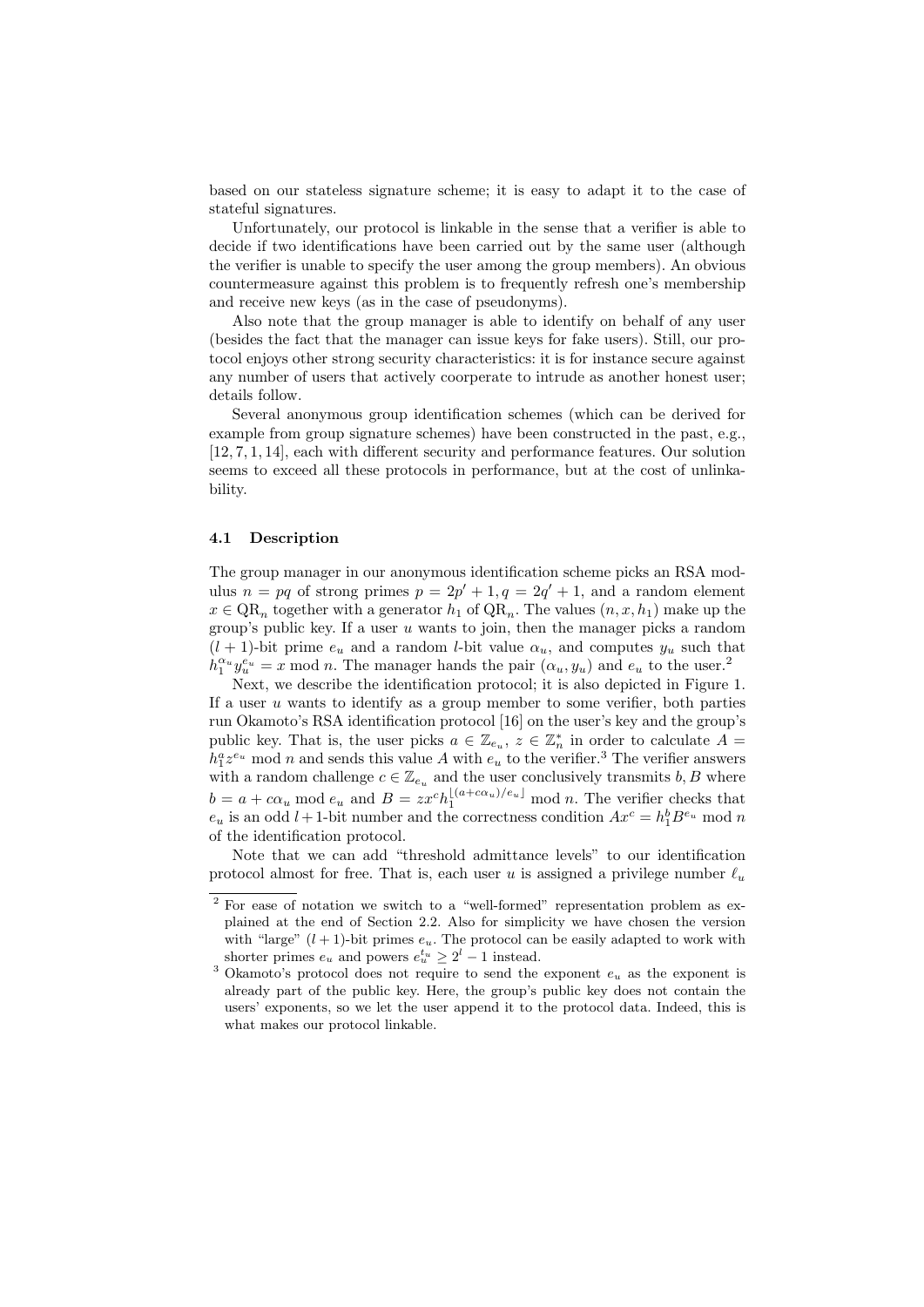#### Fig. 1. Anonymous Identification Protocol



and this user is only allowed to enter (by means of identification) level  $\ell$  areas for  $\ell_u \geq \ell$ . This feature is easy to accomplish in our scheme by demanding that, in order to enter level  $\ell$ , the user u must identify with respect to an  $(l+1+\ell)$ -bit (or larger) number  $e_u$ , and by letting the group manager distribute corresponding exponents to the users when joining.

#### 4.2 Security

Basically, our identification protocol inherits security from our signature scheme. Think of the group manager giving each new user  $u$  a signature for random message  $\alpha_u$ . Note that this message  $\alpha_u$  is chosen by the group manager, i.e., this setting corresponds to a random-message attack. Therefore, we do not need a trapdoor commitment nor a random splitting.

If some malicious user  $u^*$ , either a member or not, successfully identifies as another member using an exponent  $e_u$  of an honest user  $u$ , then, by the proofof-knowledge property of Okamoto's scheme, we can extract a representation  $(\alpha^*, y^*)$  of x with respect to  $e_u$  from this identification attempt. As Okamoto's identification is witness-independent, we have  $\alpha_u \neq \alpha^*$  with probability  $1 - 2^{-l}$ for the user's secret key  $(\alpha_u, y_u)$ . In this case, party  $u^*$  thus forges a signature of a new message  $\alpha^*$  which is infeasible under the RSA assumption. Similarly, if  $u^*$ chooses a new  $e_{u^*}$  and successfully proves membership, we obtain a successful signature forgery for message  $\alpha^*$  for this  $e_{u^*}$ , contradicting the strong RSA assumption.

We remark that security even holds with respect to any adversary that controls all corrupted users and who may adaptively decide to join further malicious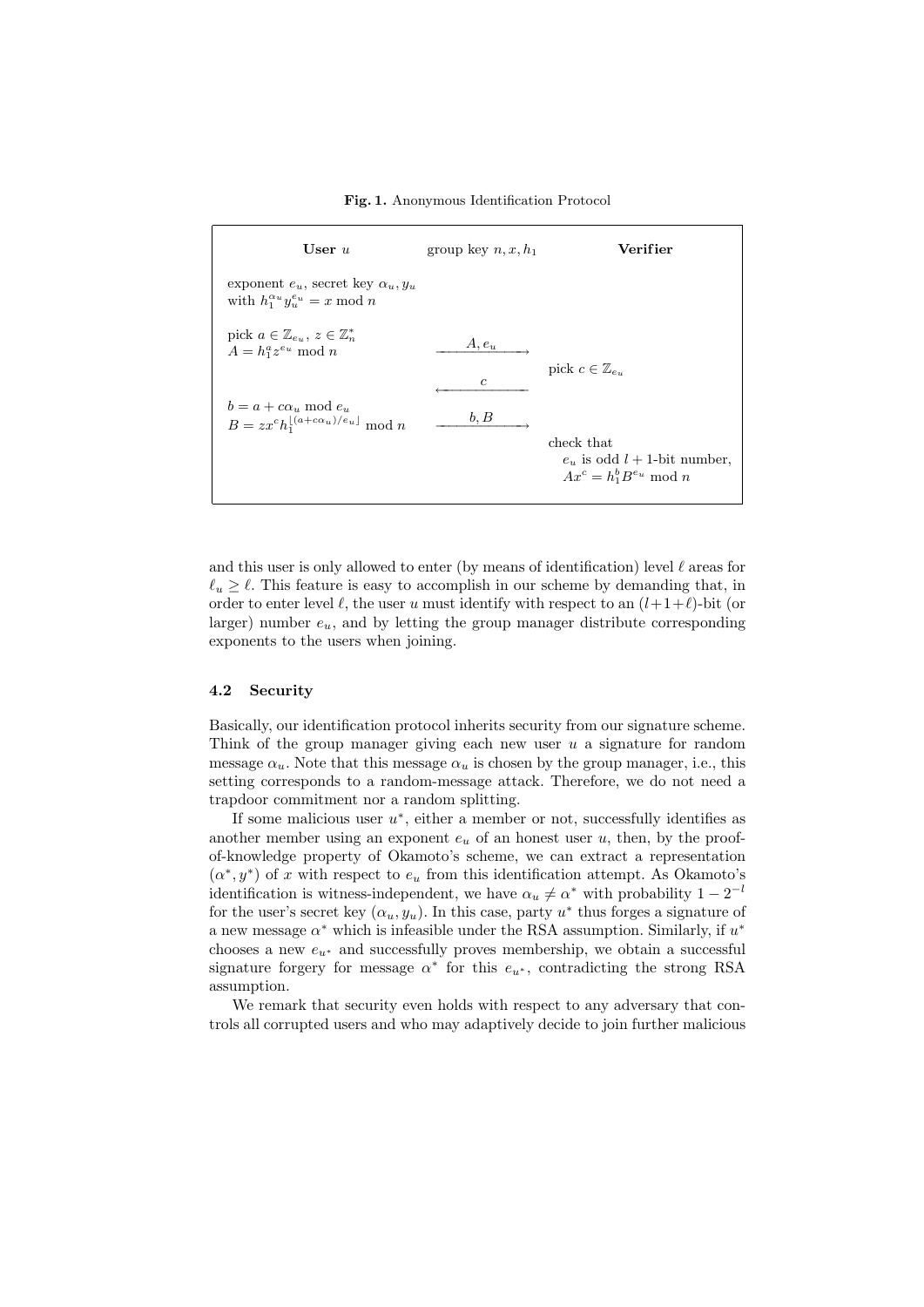users, to corrupt existing parties, and to run protocols with the honest users before trying to intrude. Using techniques developed in [3], one can even extend it to the case that some dishonest user  $u^*$  tries to intrude in the name of a user  $u$ while executing the identification protocol with that user  $u$  (in the presence of so-called session IDs).

## Acknowledgments

We thank Ronald Cramer and Victor Shoup for comments.

## References

- 1. G. ATENIESE, J. CAMENISCH, M. JOYE, G. TSUDIK: A Practical and Provably Secure Coalition-Resistant Group Signature Scheme, Advances in Cryptology— Crypto 2000, Lecture Notes in Computer Science, Vol. 1880, pp. 255–270, Springer-Verlag, 2000.
- 2. N. Baric´, B. Pfitzmann: Collision-free Accumulators and Fail-Stop Signature Schemes Without Trees, Advances in Cryptology—Eurocrypt '97, Lecture Notes in Computer Science, Vol. 1233, pp. 480–495, Springer-Verlag, 1997.
- 3. M. Bellare, M. Fischlin, S. Goldwasser, S. Micali: Identification Protocols Secure Against Reset Attacks, Advances in Cryptology—Eurocrypt 2001, Lecture Notes in Computer Science, Vol. 2045, pp. 495–511, Springer-Verlag, 2001.
- 4. M. Bellare, P. Rogaway: The Exact Security of Digital Signatures How to Sign with RSA and Rabin, Advances in Cryptology—Eurocrypt '96, Lecture Notes in Computer Science, Vol. 1070, pp. 399–416, Springer-Verlag, 1996.
- 5. D. Bleichenbacher: Efficiency and Security of Cryptosystems Based on Number Theory, Ph.D. thesis, Swiss Federal Institute of Technology, Zürich, 1996.
- 6. D. Boneh: Twenty Years of Attacks on the RSA Cryptosystem, Notices of the American Mathematical Society (AMS), Vol. 46, No. 2, pp. 203–213, 1999.
- 7. D. Boneh, M. Franklin: Anonymous Authentication with Subset Queries, Proceedings of the 6th ACM Conference on Computer and Communication Security, pp. 113-119, 1999.
- 8. R. CRAMER, I. DAMGARD, T. PEDERSEN: Efficient and Provable Security Amplification, CWI Reports, Computer Science, CS-R9529, 1995.
- 9. R. CRAMER, I. DAMGARD, B. SCHOENMAKERS: Proofs of Partial Knowledge and Simplified Design of Witness Hiding Protocols, Advances in Cryptology— Crypto'94, Lecture Notes in Computer Science, Vol. 839, pp. 174–187, Springer-Verlag, 1994.
- 10. R. Cramer, V. Shoup: Signature Schemes Based on the Strong RSA Assumption, ACM Transactions on Information and System Security (ACM TISSEC),  $3(3)$ , pp.  $161-185$ , 2000.
- 11. I. DAMGARD, M. KOPROWSKI: Generic Lower Bounds for Root Extraction and Signature Schemes in General Groups, Advances in Cryptology—Eurocrypt 2002, Lecture Notes in Computer Science, Springer-Verlag, 2002.
- 12. A. De Santis, G. Di Crescenzo, G. Persiano: Communication-Efficient Anonymous Group Identification, Proceedings of the 5th ACM Conference on Computer and Communication Security, pp. 73-82, 1998.